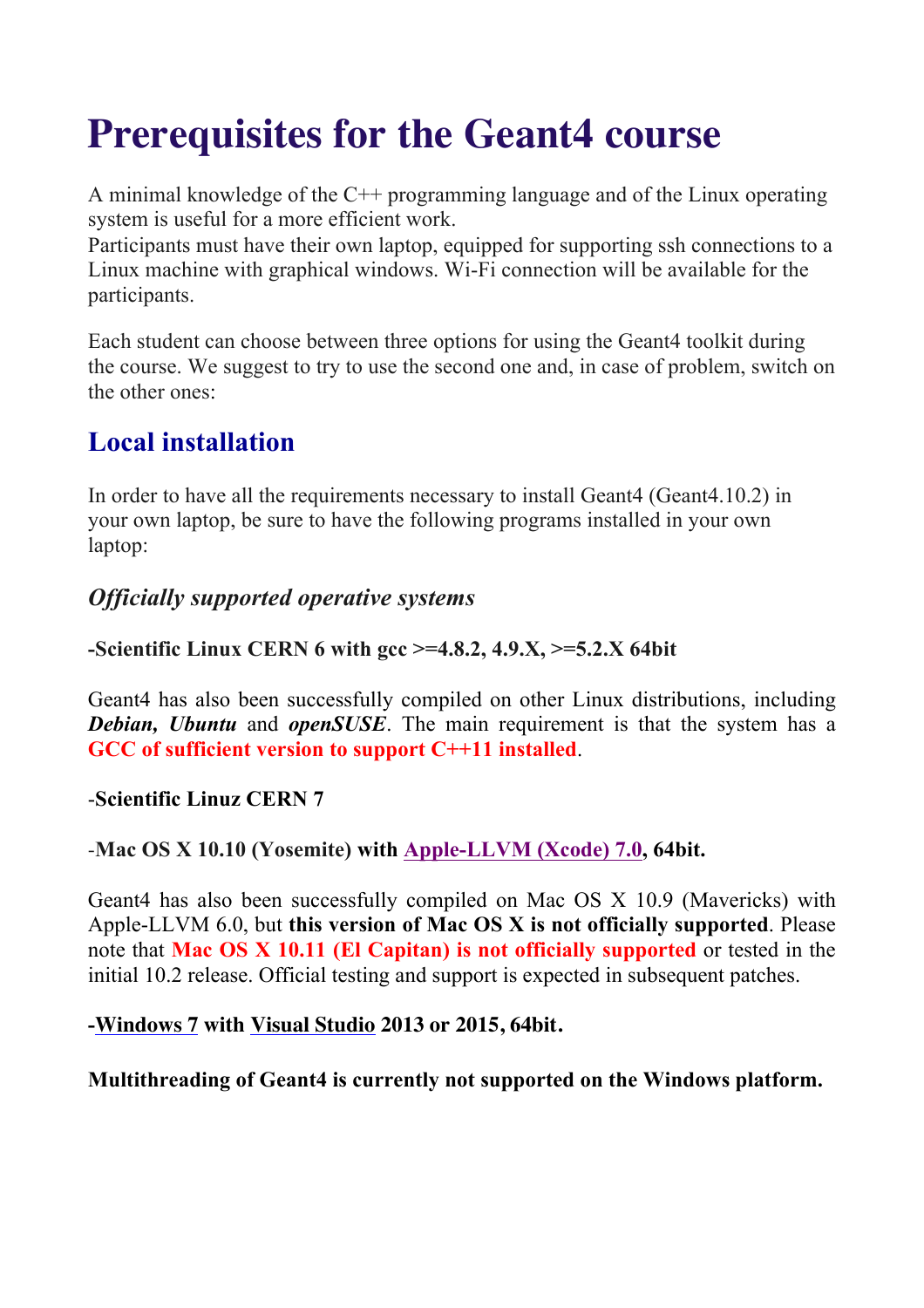## *Required softwares*

-C++ Compiler and Standard Library supporting the C++11 Standard -Linux: GNU Compiler Collection 4.8.2 or higher. - Mac OS X: Clang (Xcode 6 or higher).

-CMake 3.3 or higher, available at the link http://www.cmake.org

### *External libraries for visualisation*

- Qt4 or Qt5 headers and libraries, OpenGL or MesaGL headers and libraries. - Qt libraries, version Qt4.8.5 (https://download.qt.io/archive/qt/4.8/4.8.5/)

We will give you all the necessary support to fix eventual installation problems during the first day of the course.

# **Virtual Machine**

Work with a pre-configured Virtual Machine(VM), developed with the Virtual Box tool. In this VM a Linux operating system has been already pre-installed with an installation of the Geant4 toolkit. Additional graphical libraries (Qt and Xm) have been also installed in order to facilitate the practical session of the course.

To run the Virtual Machine, it is necessary to install Virtual Box (it is suggested to download and install it before the first lesson).

Download from the page:

https://www.virtualbox.org/wiki/Downloads

the virtual box program installer (**Virtual Box platform packages**) choosing the version compatible with your operating system, and the **VirtualBox Extension Pack.**

You can download the compressed version of the virtual machine directly going at the following link:

http://geant4.lngs.infn.it/VM\_CentOS\_INFN.zip

Once you download that, you can uncompress VM\_CentOS\_INFN.zip with the following software: •WinZip: a trial Version is available here at http://www.winzip.com/win/it/index.htm

(Only for Windows Operating system) •7-Zip Open source software: -It is possible to download it at http://7-zip.org/download.html for both the Linux operating system that Windows. or It is possible to install it directly via "Add/remove software" in your Linux packages administration. The command line for to extract Alghero2015.zip by terminal Linux is: unzip VM\_CentOS\_INFN.zip Once you have